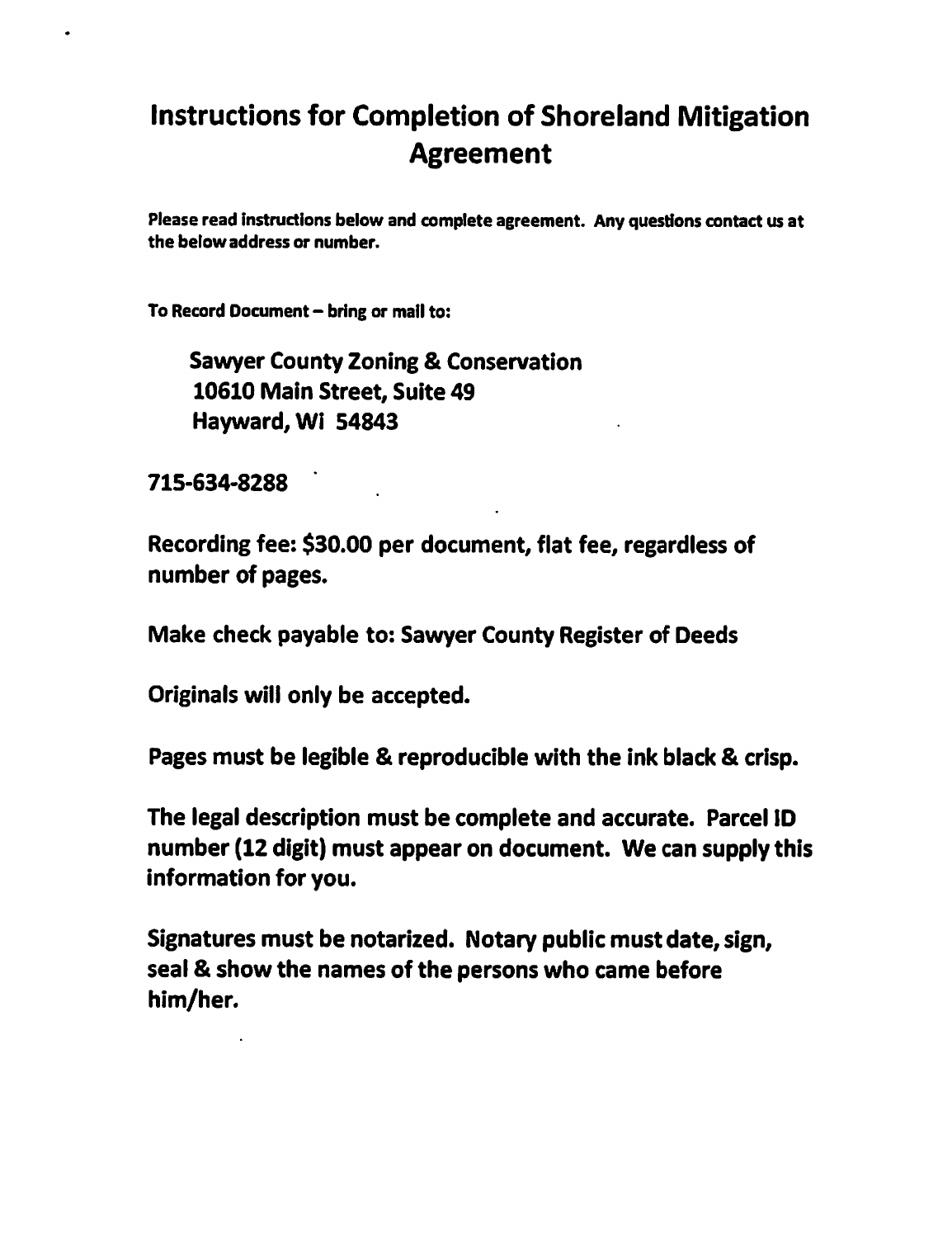## - USE BLACK INK ONLY -

| <b>SHORELAND MITIGATION AGREEMENT</b>                                                                                               |                                                                                                |  |  |
|-------------------------------------------------------------------------------------------------------------------------------------|------------------------------------------------------------------------------------------------|--|--|
|                                                                                                                                     | Owner's Name(s) as shown on deed:                                                              |  |  |
|                                                                                                                                     | <b>Parcel Identification Number:</b>                                                           |  |  |
| (12 Dight Legacy 10)                                                                                                                |                                                                                                |  |  |
|                                                                                                                                     | This Agreement must include the following exhibits:                                            |  |  |
| Exhibit A: Legal Description of the roof estate for which this Agreement applies ("property")                                       |                                                                                                |  |  |
| Exhibit B: Milgation Checkist - preforred mitigation practices must be selected at time<br>document is recorded.                    |                                                                                                |  |  |
| Exhibit C: Location Map(s) - shows an accurate location(s) of each mitigation practice(s)<br>selected and served by this Agreement. |                                                                                                |  |  |
| Ratum to:                                                                                                                           | Sawyer County Zoning and Conservation Department<br>10610 Main St. Suite 49, Hayward, WI 54843 |  |  |

hereby enter into an Agreement for Shoreline Mitigation

on (date of agreement)

for property located at (address)

as described and attached hereto.

This agreement, signed by owner of property attached, hereby certifies that the selected mitigation practices on said property will be completed/maintained. Mitigation practices shall be selected by signer of this agreement and initialed on following pages.

The owner(s) hereby agrees the property subject to this Agreement shall have all selected mitigation completed six months after Land Use Permit is issued. The property is subject to this Agreement in perpetulty, regardless of ownership transfer.

The owner(s) further agrees to allow authorized representatives of the Governmental Unit to enter onto the owner's property at the above description between the hours of 8:00AM and 6:00PM, Monday through Friday. [Section 9.13(1) POWERS, Sawyer County Zoning Ordinance) to determine if selected mitigation is complete and that it is being preserved.

Violation of this Agreement will authorize, in addition to other penalties and relief required under the Sawyer County Zoning Ordinance, injunctive relief, restoration of said property, citation for Falsifying Permit Applications. All parties agree that this Agreement shall be filed with the Sawyer County Zoning & Conservation Department and recorded with the Sawyer County **Register of Deeds.** 

| - Only one owner signature required - |  |  |
|---------------------------------------|--|--|
| Owner's Signature:                    |  |  |
| Owner's Name (Print):                 |  |  |
| Date:                                 |  |  |
| Drafted by:                           |  |  |
|                                       |  |  |

## **ACKNOWLEDGMENT**

| Notary Public Signature: |
|--------------------------|
|                          |
|                          |
|                          |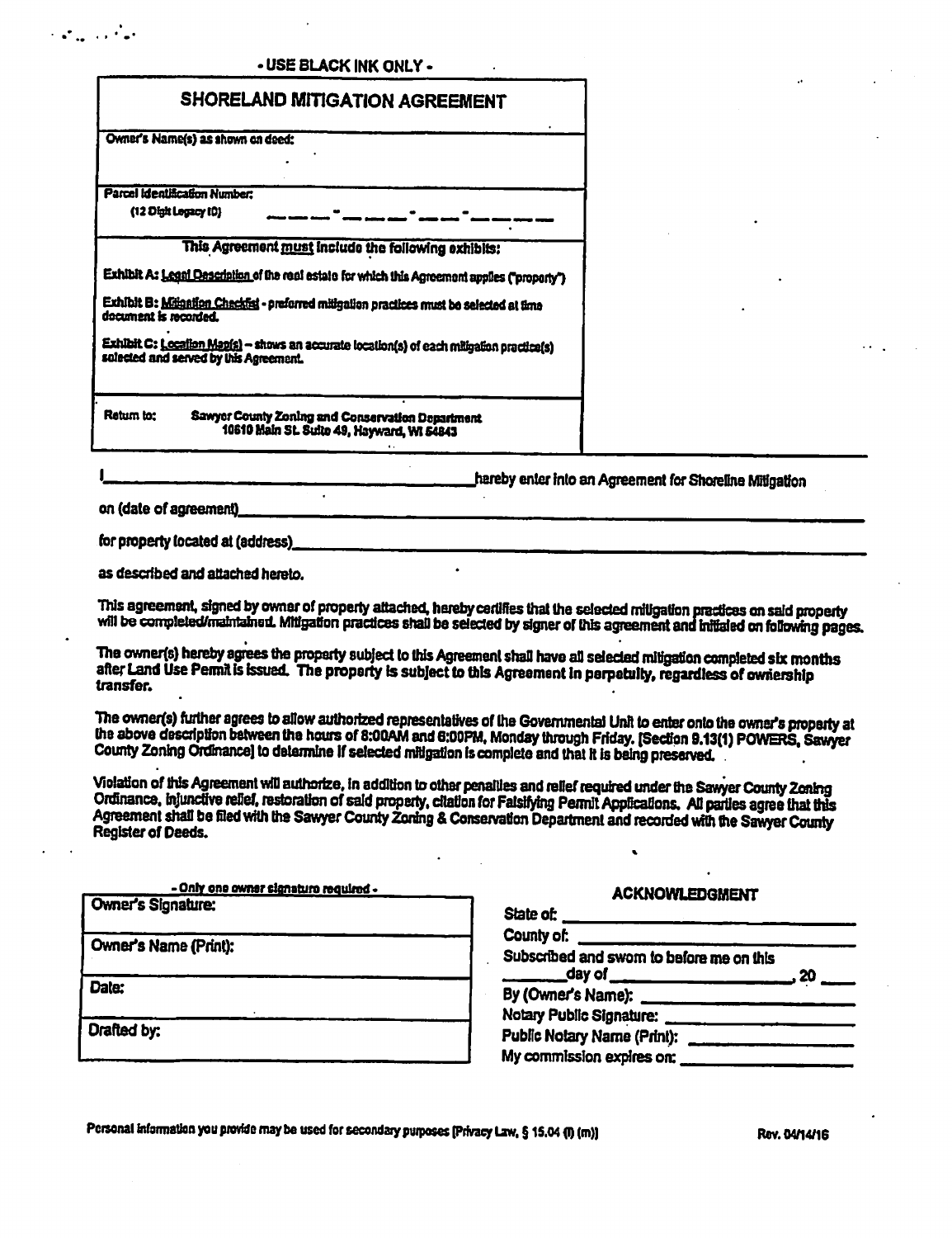| Mitigation points are required for developing<br>property under the following conditions.   | Property owner options to earn mitigation points<br>include:                                                                                                                                                                 |
|---------------------------------------------------------------------------------------------|------------------------------------------------------------------------------------------------------------------------------------------------------------------------------------------------------------------------------|
| Impervious surface coverage is greater<br>than 15% but less than 20%-3 points               | Removal of a structure within shoreland setback<br>$\Box$ ≤ 100 Ft <sup>2</sup> -1 Pt.<br>$\Box$ 101 Ft <sup>2</sup> – 250 Ft <sup>2</sup> –2 Pts.                                                                           |
| Impervious surface coverage is greater<br>than 20% but less than 30%-4 points<br>1 I        | $\Box$ 2251 Ft <sup>2</sup> – 3 Pts.<br>Installation of a rain garden<br>$\Box$ Treats 0-250 Ft <sup>2</sup> -1 Pt.<br>$\Box$ Treats 251-500 Ft <sup>2</sup> -2 Pts.<br>Treats greater than 500 Ft <sup>2</sup> -3 Pts.<br>U |
| $\leq$ 200 ft <sup>2</sup> Lateral Expansion of<br>Nonconforming principal structure within | $\square$ Passive Restoration (Natural Recovery) of a<br>compliant shoreland buffer- 1 point                                                                                                                                 |
| the shoreland set-back-2 points<br>11                                                       | $\Box$ Reducing width of allowable view and<br>access corridor(s)- 1 point for every 10<br>foot reduction                                                                                                                    |
| <b>Relocation of Nonconforming principal</b><br>structure within the shoreland setback-     | $\square$ Increasing depth of an existing compliant<br>shoreland buffer-1 point for every 10 feet of<br>depth                                                                                                                |
| 1 point<br>11<br>Open sided structure requiring at least                                    | $\square$ Eliminate shoreline lighting $\leq$ 35' from lake<br>shore- 1 point (Must submit before and after<br>photographs)                                                                                                  |
| 70% of the half of the shoreland setback<br>area that is nearest to the water is covered    | $\square$ Existing compliant shoreland buffer- 2 points                                                                                                                                                                      |
| by a vegetative buffer zone as per<br>S.59.692(1v), Stats.                                  | LJ Active Restoration (Accelerated Recovery) of a<br>35' shoreland buffer-2 points                                                                                                                                           |
| $\mathsf{L}$                                                                                | $\Box$ Sea Wall Removal and Bank Stabilization-2<br>points (DNR permits may be required)                                                                                                                                     |
|                                                                                             | $\square$ Replacement of steel septic tank- 2 points<br>(Tank must be installed before SMA is<br>recorded)                                                                                                                   |
|                                                                                             | $\square$ Installation of a Storm water Infiltration<br><b>System-3 points</b>                                                                                                                                               |
|                                                                                             | $\square$ Increasing Shoreland Setback-1 point for<br>every 15 foot increase beyond required.<br>(maximum of 3 points)                                                                                                       |
|                                                                                             |                                                                                                                                                                                                                              |

 $\bullet$ 

 $\sim$   $\sim$ 

 $\bullet$